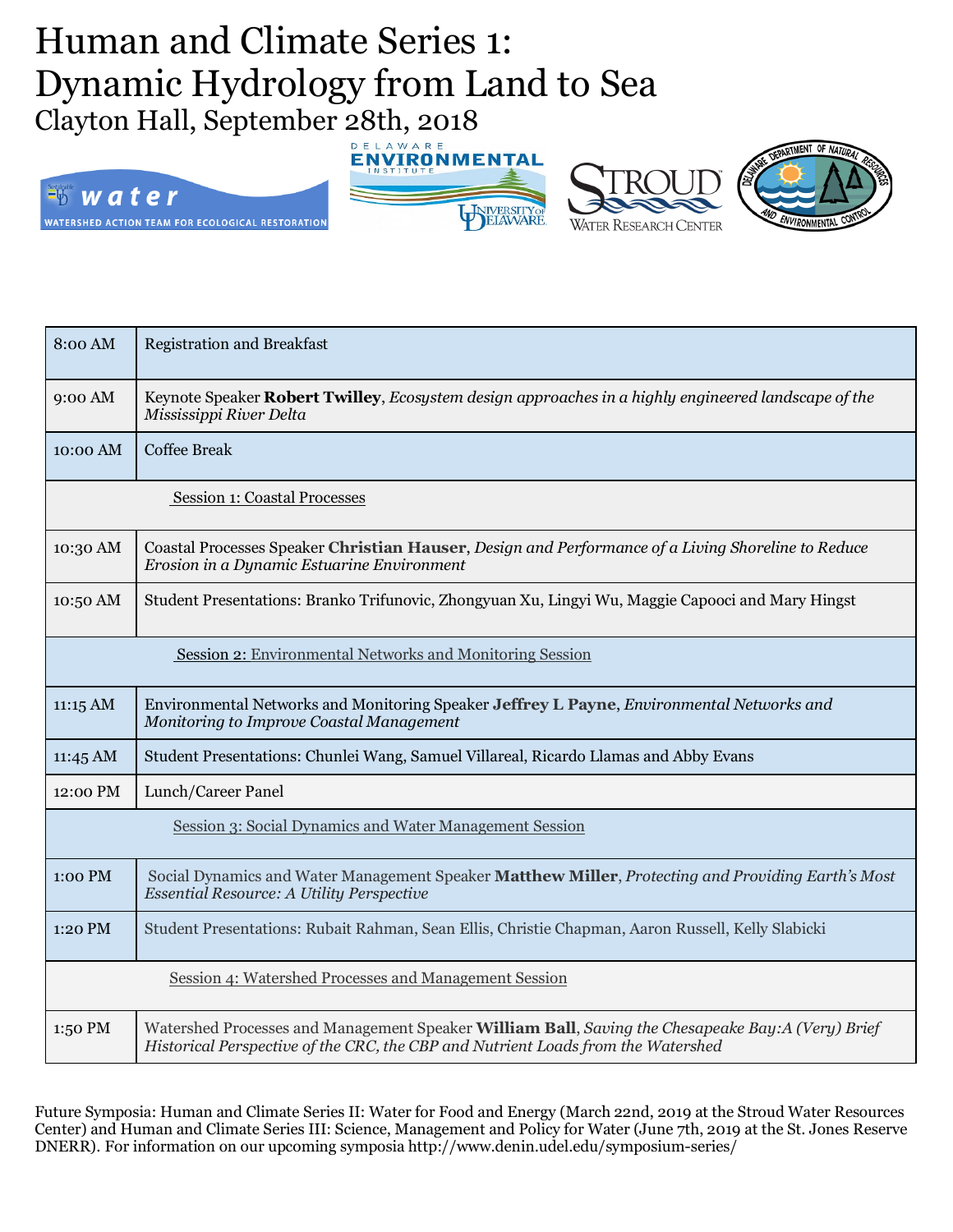| 2:10 PM   | Student Presentations: Alyssa Lutgen, Katie Mattern, Nate Sienkiewicz, Grant Jiang, Shane Franklin,<br>Muhammad Abdul Qadir Khan, Jillian Young |
|-----------|-------------------------------------------------------------------------------------------------------------------------------------------------|
| $2:55$ PM | Student Poster Session / Afternoon Snack                                                                                                        |
| $3:30$ PM | Adjourn                                                                                                                                         |

This event was organized and executed by the Water Sustainability Challenges Symposia Student Committee: Margaret Capooci, Julia Guimond, Alma Vázquez-Lule, Jillian Young, Lauren Mosesso, Chunlei Wang and Shanru Tian.

Thank you to our Water Sustainability Challenges Symposia Steering Committee: Jeanette Miller, Holly Michael, Shree Inamdar, Todd Keyser, Scott Ensign, Yo Chin and Dave Arscott.

## **Speaker Bios:**

**Keynote Speaker: Robert Twilley** is executive director of Louisiana Sea Grant College Program and professor in the Department of Oceanography and Coastal Science at LSU. Presently, Dr. Twilley serves as past president of the Coastal and Estuarine Research Federation. He has been a Distinguished Professor at both LSU and UL Lafayette. He is founder of the LSU Coastal Sustainability Studio and developed the UL Lafayette Center for Ecology and Environmental Technology. Most of Dr. Twilley's research has focused on coastal systems ecology in the Gulf of Mexico, throughout Latin America, and in the Pacific Islands. He continues to update global estimates of blue carbon storage in mangrove ecosystems. More recently, Dr. Twilley has been involved in developing ecosystem models coupled with engineering and landscape designs to formulate adaptation strategies for coastal communities, known as ecosystem design. He received his BS and MS from East Carolina University, PhD from University of Florida, and post-doctoral studies at University of Maryland Center for Environmental Studies.

**Coastal Processes Session Speaker: Christian Hauser** is the associate director of Delaware Sea Grant. His professional expertise is in restoration ecology. Mr. Hauser was a senior scientist with AECOM, an international consulting firm, and the global co-lead of the AECOM Contaminated Sediment and Waterway Restoration Technical Practice Group. He managed projects in freshwater, estuarine, and marine environments. He has designed and implemented science-based environmental assessment and restoration programs in conjunction with federal, state, and local governments, academic partners, industry, and nongovernmental organizations. Projects have included coastal stabilization, including "living shorelines," dam removal, tidal and nontidal wetland mitigation, and stream restoration. He has performed independent research focused on improving the design and construction of coastal green infrastructure. His research specifically investigated feedback mechanisms that may influence project success, including bathymetric response, substrate tensile strength, and wave attenuation. Mr. Hauser has a BS from Cornell University and MS from the Virginia Institute of Marine Science, College of William and Mary.

**Environmental Networks and Monitoring Session Speaker: Jeffrey L Payne** is the senior executive service director for the Office of Coastal Management at NOAA, where he coordinates the nation's coastal management activities. He served as the deputy director of NOAA's Coastal Services Center. He was deputy director of NOAA's Office of Policy and Strategic Planning in Washington, D.C., and served in the Office of Management and Budget in the Executive Office of the President as the budget examiner for NOAA and the Marine Mammal Commission. He served a year in the U.S. House of Representatives as the American Geophysical Union Congressional Science and Engineering Fellow. Dr. Payne serves as a subject matter expert on natural resource, community resilience, and climate adaptation issues. His current interagency appointments include the Federal Floodplain Management Task Force, Recovery Support Function Leadership Group, Mitigation Framework Leadership Group, Subcommittee on Ocean Science and Technology, and U.S.-Mexico Good Neighbor Environmental Board. Dr. Payne received his PhD in geophysical oceanography from Texas A&M University and his bachelor's degree in geology from West Virginia University.

**Social Dynamics and Water Management Session Speaker: Matthew Miller** is a treatment director for Aqua America, the second-largest investor owned water/wastewater utility in the country. He is responsible for the treatment of drinking water and/or wastewater treatment for 1.5 million customers in Pennsylvania. Prior to Aqua, Mr. Miller spent 16 years with the city of Wilmington's Public Works Department serving a variety of roles, the most recent of which was assistant director of the Water Division. He received both his BS in environmental and hazardous materials management and his MS in environmental safety and health management from the University of Findlay in Findlay, Ohio. He is currently a graduate student at Wilmington University pursuing an MBA in organizational leadership.

**Watershed Processes and Management Session Speaker: William Ball** is the current director of the Chesapeake Research Consortium (CRC) at the Johns Hopkins University, where he was a full professor and now holds a position as